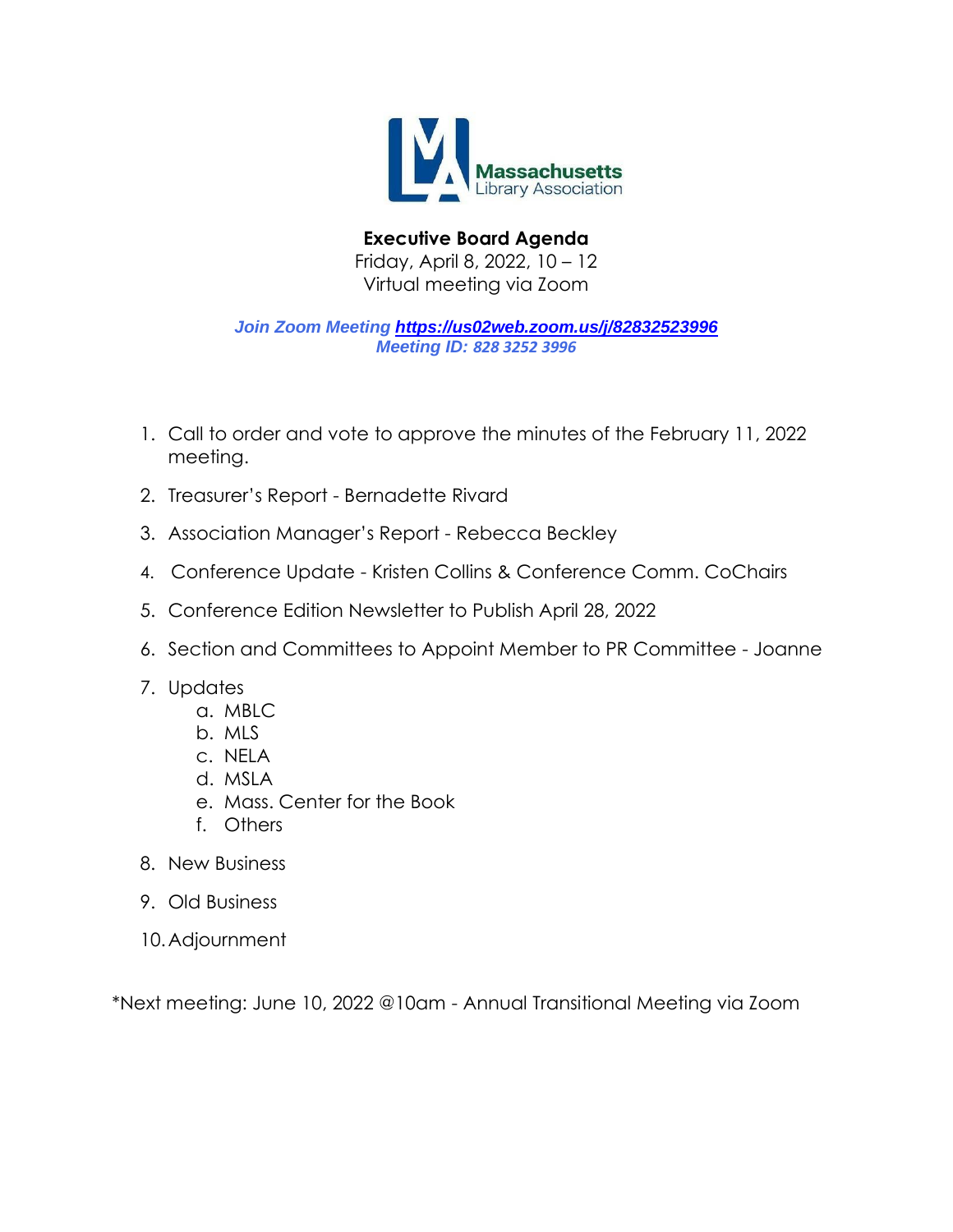# Massachusetts Library Association<br>March 31, 2022

| <b>Starting Balance</b> |                                        |                            |                       | \$35,241.94 |
|-------------------------|----------------------------------------|----------------------------|-----------------------|-------------|
| Income:                 | Category                               | <b>Notes</b>               |                       |             |
|                         |                                        |                            |                       |             |
|                         | 400.1 Conference Attendee Registration | 2022 Conference            | 4889.00               |             |
|                         | 400.2 Conference Exhibitor Income      | 2022 Conference            | 3726.00               |             |
|                         | 400.3 Conference Meals                 |                            |                       |             |
|                         | 400.5 Conference Sponsor Income        | 2022 Conference            | 3336.00               |             |
|                         | 400.6 Conference Other Income          |                            |                       |             |
|                         | 410 Membership                         |                            | 8845.50               |             |
|                         | 410.1 NELA Joint Memberships           |                            | 600.00                |             |
|                         | 420 Program Income                     |                            |                       |             |
|                         | 400.6 Other Income                     |                            |                       |             |
|                         | 430 Committee Fundraising              | Paralibraians Memb & Cert  | 120.00                |             |
|                         | 440 Sponsorships/Donations/Other       |                            | \$80.00               |             |
|                         | 491 Transfer from Investments          |                            |                       |             |
|                         |                                        |                            |                       |             |
|                         |                                        |                            | <b>Total Income</b>   | \$21,596.50 |
|                         |                                        |                            |                       |             |
| <b>Expenses:</b>        |                                        |                            |                       |             |
|                         | 600 Program Expenses                   |                            |                       |             |
|                         | 610 Scholarship                        |                            |                       |             |
|                         | 630 Travel                             |                            |                       |             |
|                         | 650 Dues & Subscriptions               |                            |                       |             |
|                         | 670 NELA Membership Expense            |                            | 400.00                |             |
|                         | 700 Conference                         |                            |                       |             |
|                         | 700.11 Conference AV Expenses          |                            |                       |             |
|                         | 700.12 Conference Awards               |                            |                       |             |
|                         | 700.13 Other Conference Expenses       | Docusign and Raffle Permit | 328.75                |             |
|                         | 700.3 Speaker Fees                     |                            |                       |             |
|                         | 700.6 Conference Printing & Copying    |                            |                       |             |
|                         | 700.8 Conference Payroll               | Kristen                    | 2063.91               |             |
|                         | 700.9 Conference Credit Card Fees      |                            | 190.45                |             |
|                         | 750.1 Payroll                          | Rebecca                    | 1215.26               |             |
|                         | 750.101 Payroll Tax                    | <b>Both Employees</b>      | 1143.51               |             |
|                         | 750.102 Payroll Workmen's Comp         | <b>Both Employees</b>      | 19.66                 |             |
|                         | 750.103 Payroll Vendor Fee             | <b>Both Employees</b>      | 198.00                |             |
|                         | 750.11 Postage                         |                            |                       |             |
|                         | 750.12 Taxes & Filing Fees             |                            |                       |             |
|                         | 750.13 Office Supplies                 |                            |                       |             |
|                         | <b>750.2 Professional Services</b>     |                            |                       |             |
|                         | 750.3 Credit Card Merchant Fees        | <b>Membership CC Fees</b>  | 262.44                |             |
|                         | 750.4 Website Hosting                  |                            |                       |             |
|                         | 750.5 Insurance                        |                            |                       |             |
|                         | 750.6 Telecommunications               | <b>Cell Phone</b>          | 75.70                 |             |
|                         | 750.7 Travel                           |                            |                       |             |
|                         | 750.8 Printing & Copying               |                            |                       |             |
|                         | 750.9 Equipment & Software             | Quickbooks Online & Zoom   | 143.34                |             |
|                         |                                        |                            | <b>Total Expenses</b> | \$6,041.02  |
|                         |                                        |                            |                       |             |
| <b>Balance as of</b>    |                                        |                            | <b>Balance</b>        | \$50,797.42 |

**Respectfully Submitted:** 

Bemodeth O Quard

| <b>Fidelity Investments Accounts</b> | 6/30/2021 | 10/31/2021                                           | 2/28/2022 | 3/31/2022 |
|--------------------------------------|-----------|------------------------------------------------------|-----------|-----------|
| <b>Cash Reserves</b>                 | 4827.84   | 29828.12                                             | 29829.1   | 29829.35  |
| Investments                          | 165375.38 | 145463.09                                            | 137421.54 | 140157.47 |
| <b>Total Fidelity Accounts</b>       | 170203.22 | ** \$175,291.21                                      | 167250.64 | 169986.82 |
|                                      |           | ** moved 25K from Investments to Cash Reserves       |           |           |
|                                      |           | recommended by Investment Comm, voted by Admin Board |           |           |
|                                      |           |                                                      |           |           |
| <b>Wild Apricot Receivables</b>      |           |                                                      |           |           |
| <30 Days                             | 1205      | 2140                                                 | 6794.5    | 10691     |
| 30-60 Days                           | 195       | 100                                                  | 1281      | 1711      |
| 60-90 days                           | 2325      | 165                                                  | 40        | 765       |
| $90$ days +                          | 1135      | 510                                                  | 720       | 570       |
| <b>Total Receiveables</b>            | 4860      | 2915                                                 | 8835.5    | 13737     |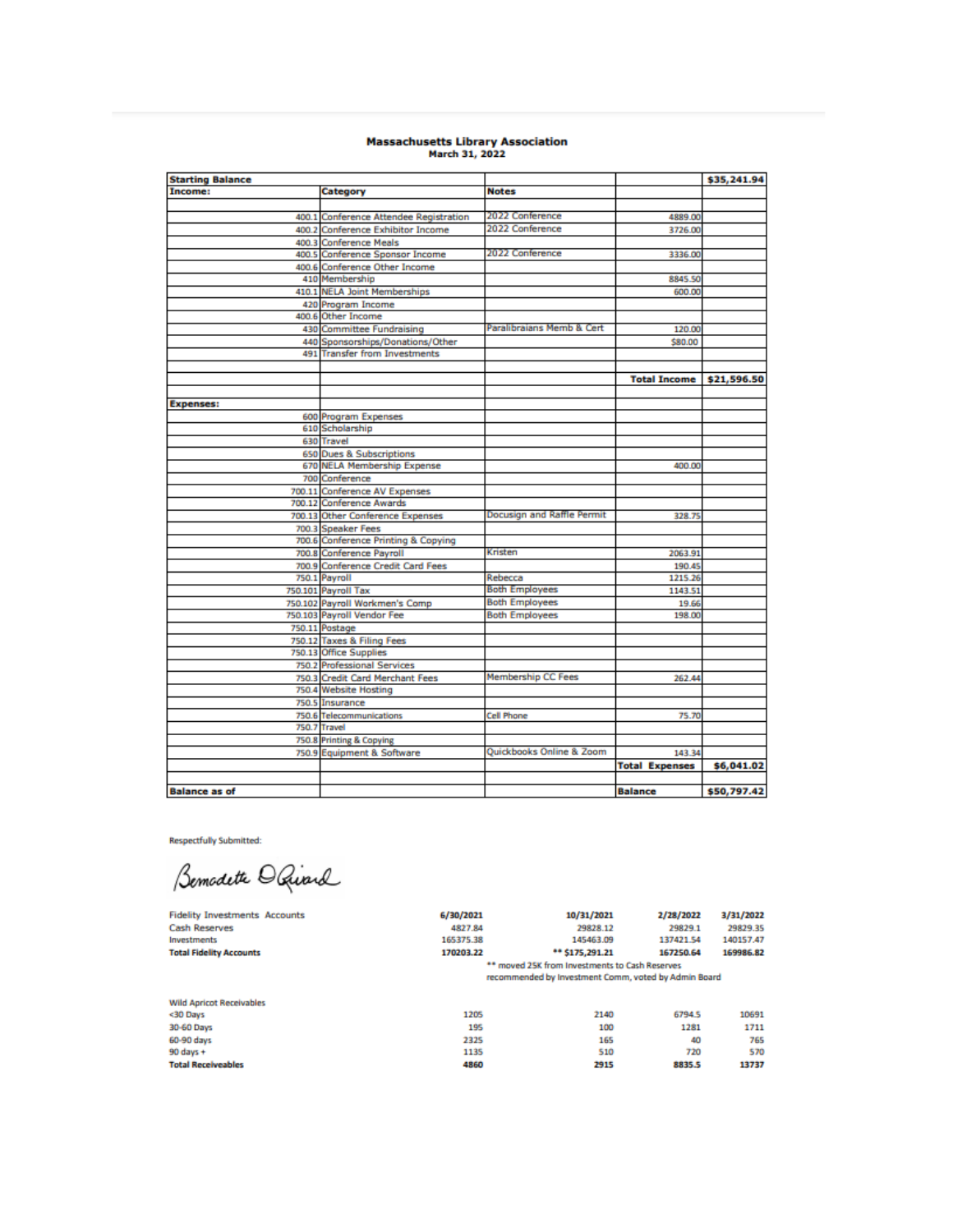| Income:          | Category                                                                    | as of 1/31                | as of 2/28                | as of 3/31           | <b>Budget</b>                    | <b>Difference</b>            | <b>Notes</b>                                                  |
|------------------|-----------------------------------------------------------------------------|---------------------------|---------------------------|----------------------|----------------------------------|------------------------------|---------------------------------------------------------------|
|                  |                                                                             |                           | 1975.00                   | 6864.00              | 85500.00                         | $-78636.00$                  | \$1975 is funds received this year from last years conference |
|                  | 400.1 Conference Attendee Registration<br>400.2 Conference Exhibitor Income | 1975.00                   | 7879.00                   | 11605.00             | 31500.00                         | $-19895.$                    |                                                               |
|                  | 400.3 Conference Meals                                                      | $-66.00$                  | -66.00                    | $-66.00$             | 450.00                           | -516.00                      | \$66 refund for meals for last years conference               |
|                  | Conference Basket Raffle                                                    | 80.00                     | <b>SOO</b>                | 0.00                 | 1800.00                          | $-1800.00$                   |                                                               |
|                  | 400.5 Conference Sponsor Income                                             | 2100.00                   | 2100.00                   | 5436.00              | 9000.00                          | -3564.00                     |                                                               |
|                  | 400.6 Conference Other Income<br>410 Membership                             | 800                       | 8                         | 8                    | 450.00                           | -450.00                      |                                                               |
|                  |                                                                             | 23729.00                  | 28939.00                  | 37784.50             | 42500.00                         | 4715.50                      |                                                               |
|                  | 410.1 NELA Joint Memberships                                                | 2350.00                   | 2670.00                   | 3270.00              | 1200.00                          | 2070.00                      |                                                               |
|                  | 420 Program Income                                                          | 800                       | 0.00                      | 0.00                 | 9950.00                          | 9950.00                      |                                                               |
|                  | 430 Committee Fundraising                                                   | $\overline{0.00}$         | 310.00                    | 430.00               | 8                                | 430.00                       |                                                               |
|                  | Donations/Other<br>A40 Sponsorships/                                        | \$0.00                    | \$0.00                    | \$80.00              | 800.00                           | $-720.00$                    |                                                               |
|                  | 490 other Income                                                            | \$33.11                   | \$33.11                   | \$33.11              | 8                                | 33.11                        | refund from Comm MA PFML acct                                 |
|                  | investments<br>491 Transfer from                                            | $\frac{8}{9}$             | 8                         | 8g                   | \$5,900.00                       | -5900.00                     | Has not been necessary to transfer                            |
|                  | <b>Total Income</b>                                                         | 36,018.11<br>ø            | 43,840.11<br>ø            | 65,436.61<br>ø       | \$189,050.00                     | $-5123, 613.39$              |                                                               |
|                  |                                                                             |                           |                           |                      |                                  |                              |                                                               |
| <b>Expenses:</b> |                                                                             |                           |                           |                      |                                  |                              |                                                               |
|                  | š<br>600 Program Exper                                                      | 500.00                    | \$00.00                   | 500.00               | \$5,450.00                       | 4950.00                      | Only expense Jordan Miller                                    |
|                  | 610 Scholarship                                                             | $\frac{8}{9}$             | <b>OOO</b>                | å                    | \$1,000.00                       | $-10000.00$                  |                                                               |
|                  | <b>Site Costss</b>                                                          | $\frac{8}{1}$             | <b>OOO</b>                | 8 <sub>0</sub>       | \$1,700.00                       | $-1700.00$                   |                                                               |
| 630              | Travel                                                                      | 00.0                      | 0.00                      | 0.00                 | \$3,530.00                       | 00'0656-                     |                                                               |
|                  | Meals                                                                       | $\frac{8}{2}$             | 8                         | 0.00                 | \$7,090.00                       | $-7090.00$                   | LLD at Statehouse                                             |
|                  | ptions<br>650 Dues & Subscr                                                 | 800                       | 800                       |                      | \$250.00                         | $-250.00$                    |                                                               |
|                  | Miscellaneous                                                               | $\frac{8}{9}$             | 8                         | 8                    | \$125.00                         | $-125.00$                    |                                                               |
|                  | 670 NELA Membership Expense                                                 | 2320.00                   | 3090.00                   | 3490.00              | \$4,000.00                       | -510.00                      |                                                               |
|                  | 700 Conference Meals                                                        | 800                       | <b>OOO</b>                | 800                  | \$45,000.00                      | 45000.00                     |                                                               |
|                  | Expenses<br>700.11 Conference AV                                            | 0.00                      | 8                         | 0.00                 | \$18,000.00                      | $-18000.000$                 |                                                               |
|                  | 700.12 Conference Awards                                                    | 800                       | <b>OOO</b>                | 80                   | \$0.00                           | 8,00                         |                                                               |
| 700.13           | <b>Ice Expenses</b><br>Other Conferen                                       | 0.00                      | 8                         | 328.75               | \$270.00                         | 58.75                        |                                                               |
|                  | Site Costss                                                                 | 0.00                      | <b>GOO</b>                | 0.00                 | \$4,995.00                       | $-4995.00$                   |                                                               |
|                  | 700.3 Speaker Fees                                                          |                           | 0.00                      | 00.0                 | \$7,200.00                       | $-7200.000$                  |                                                               |
|                  | Conference Hotel Expenses                                                   | 0.00                      | g                         | 0.00                 | \$4,050.00                       | -4050.00                     |                                                               |
|                  | nting & Copying<br>700.6 Conference Pri                                     | 500.00                    | 1500.00                   | 1500.00              | \$4,000.00                       | $-2500.00$                   |                                                               |
|                  | Conference Supplies<br>700.8 Conference Payroll                             | 800<br>12829.51           | <b>OOO</b><br>14893.45    | 8g<br>16957.36       | \$1,440.00<br>\$28,000.00        | $-1440.00$<br>$-11042.64$    |                                                               |
|                  |                                                                             |                           |                           |                      |                                  |                              |                                                               |
|                  | 700.9 Conference Credit Card Fees                                           | 534.08<br>8593.57         | 710.32<br>9808.82         | 900.7                | \$3,600.00                       | 4975.92<br>$-2699.23$        |                                                               |
|                  | 750.101 Payroll Tax<br>750.1 Payroll                                        | 8020.34                   | 9163.83                   | 11024.08<br>10307.34 | \$16,000.00<br>\$12,205.00       | -1897.66                     |                                                               |
|                  | en's Comp<br>750.102 Payroll Workm                                          | 137.54                    | 157.20                    | 176.86               | \$250.00                         | $-73.14$                     |                                                               |
|                  | Fee<br>750.103 Payroll Vendor                                               | 1539.30                   | 1737.30                   | 1935.30              | \$2,700.00                       | $-764.70$                    |                                                               |
|                  | 750.11 Postage                                                              | 166.96                    | 166.96                    | 166.96               | \$200.00                         | -33.04                       |                                                               |
|                  | Fees<br>750.12 Taxes & Filing                                               | $-29.47$                  | $-29.47$                  | $-29.47$             | \$125.00                         | $-154.47$                    |                                                               |
|                  | 750.13 Office Supplies                                                      | 11.15                     | 11.15                     | 11.15                | \$150.00                         | <b>58'8ET-</b>               |                                                               |
|                  | 750.2 Professional Services                                                 | 4300.00                   | 4300.00                   | 4300.00              | \$5,000.00                       | $-700.00$                    | Pay accountant                                                |
|                  | 750.3 Credit Card Merchant Fees                                             | 1458.69                   | 1796.31                   | 2058.75              | \$4,000.00                       | $-1941.25$                   |                                                               |
|                  | 750.4 Website Hostin                                                        | 2122.99                   | 2122.99                   | 2122.99              | \$2,000.00                       | 122.99                       | already expended full cost, need to investigate               |
|                  | 750.5 Insurance                                                             | 1048.00                   | 1048.00                   | 1048.00              | \$1,500.00                       | $-452.00$                    |                                                               |
| 750.6            | jons<br>Telecommunicat                                                      | 529.39                    | 682.05                    | 757.75               | \$900.00                         | $-142.25$                    |                                                               |
| 750.7            | Travel                                                                      | 0.00                      | 800                       | 0.00                 | \$1,300.00                       | -1300.00                     |                                                               |
|                  | 뜯<br>750.8 Printing & Copyin                                                | 48.27                     | 48.27                     | 48.27                | \$50.00                          | $-1.73$                      |                                                               |
|                  | Software<br>750.9 Equipment &                                               | 2462.13                   | 2605.47                   | 2748.81              | \$2,720.0                        | 28.81                        |                                                               |
|                  |                                                                             |                           |                           |                      |                                  |                              |                                                               |
|                  | <b>Total Expenses</b>                                                       | 47092.45<br>$-511,074.34$ | 54312.65<br>$-510,472.54$ | \$5,082.94           | 00'008'881\$ 29'8809<br>00'052\$ | $-5128,446.33$<br>\$4,832.94 |                                                               |
|                  | <b>Net Income</b>                                                           |                           |                           |                      |                                  |                              |                                                               |

# Massachusetts Library Association<br>July 2021-February 2022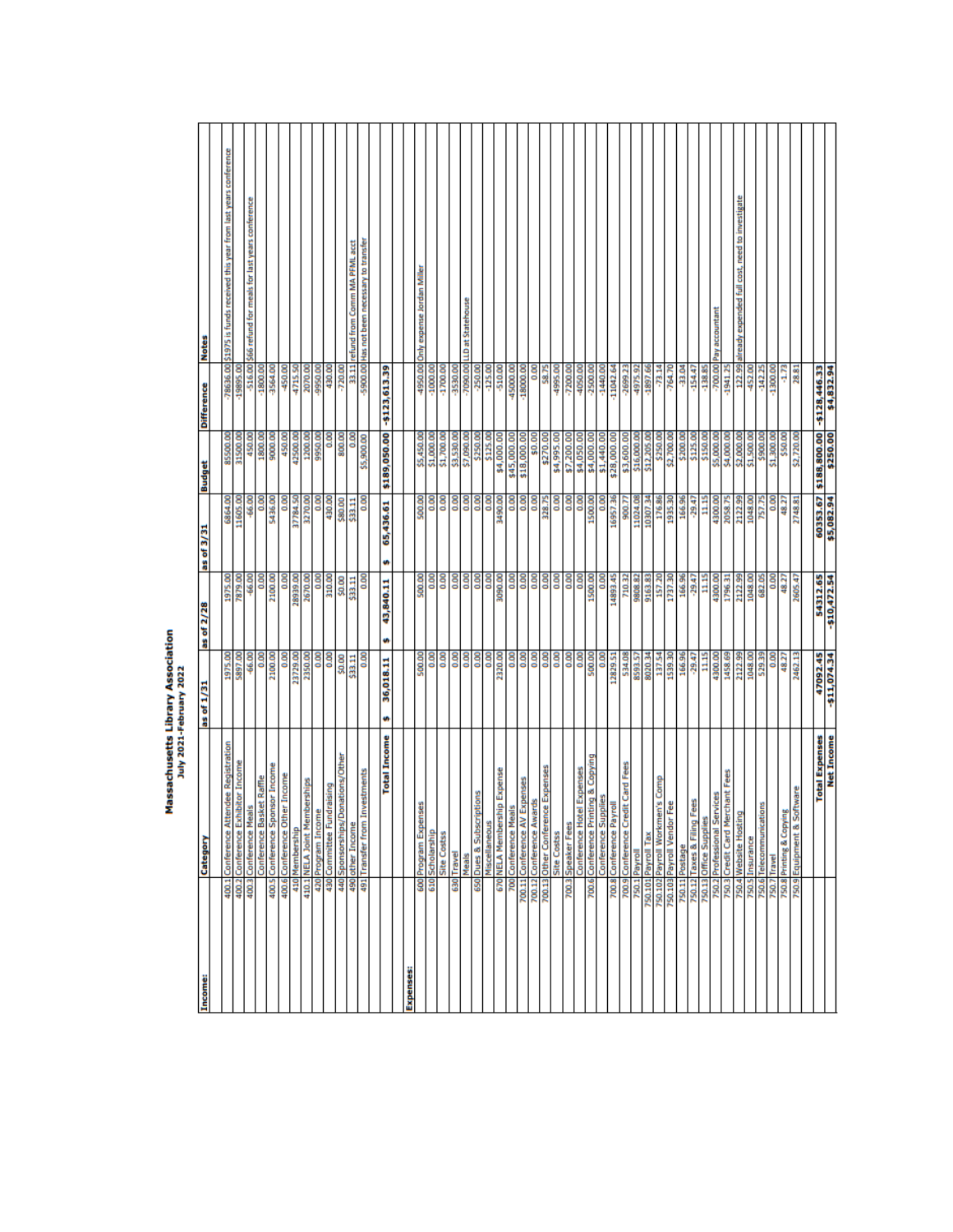

# **Conference Committee Executive Board Report March 2022**

*The MLA 2022 Conference: Turn the Tide: will be held at the Resort and Conference Center in Hyannis, May 23-24, 2022.*

# **Registration is open!**

**Meetings:** The Conference Committee met via Zoom on Friday, March 18. The committee discussed opening registration, working on getting the mobile app ready, raffle baskets, t-shirts, PR, and evening events. This year we will have birding on Sunday and karaoke on Monday after the Hall of Fame awards.

**Sponsorship/Exhibitors:** So far we have 22 exhibitors, 8/9 sponsors (1 set of co-sponsors). A lot of interest by self-published authors at regular rates. Possibly a "self-published row." Our goal is 40. We will have a local legislator speak at the exhibit hall grand opening. David Viera (State Rep 3rd Barnstable – Partial Bourne & Falmouth; Mashpee) will speak on MA ebook legislation and to cut the opening ribbon.

Respectfully Submitted, Esme Green Conference Co-chair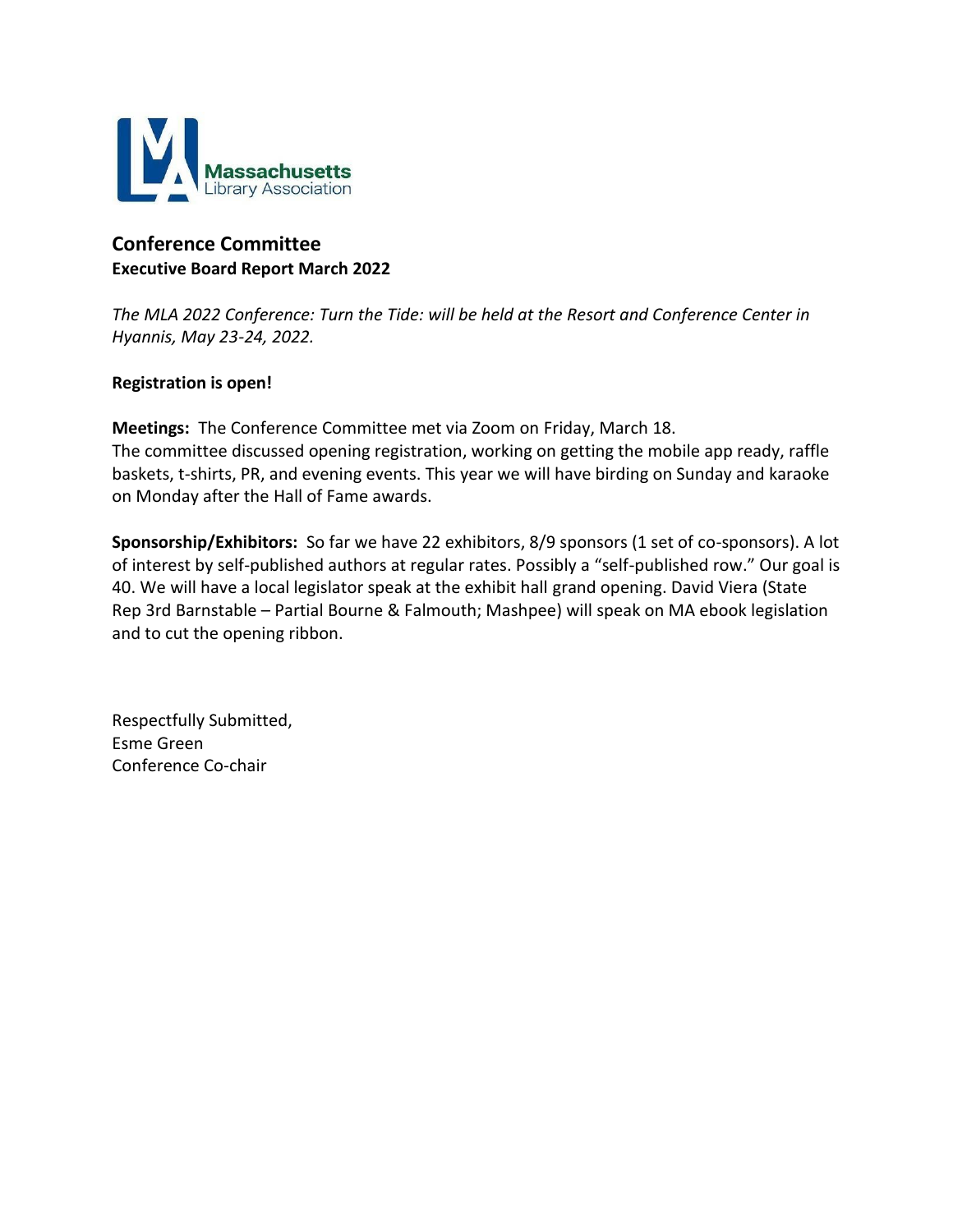

# **Intellectual Freedom/Social Responsibilities Committee Executive Board Report — April 2022**

# **Past Activities:**

- Consulting on the six library material challenge to *Amazing Women of the Middle East: 25 Stories from Ancient Times to Present Da[y](https://www.publishersweekly.com/978-1-62371-870-1)*
- Book challenges launched at Waltham HS against *Gender Queer* by Maira Kobabe and This Book Is Gay by Juno Dawson
- Hoopla's content with misinformation on health and holocaust denial as well as white supremacist items. What is Hoopla's collection development policy and procedure? Consulted with multiple MA libraries. Helped arrange a meeting with a Hoopla rep at PLA and invited Hoopla to keep the discussion going at MLA. Progress has been made but some questionable content was still on the platform. Going forward outside platforms like Overdrive, Kanopy, Hoopla should be asked for CD policy in the procurement phase.
- Planning for seven MLA conference sessions: [https://docs.google.com/document/d/18VN7stpLegj-PwVMPke83qcYA-](https://docs.google.com/document/d/18VN7stpLegj-PwVMPke83qcYA-1OKLhsjYjhCulFoJI/edit)[1OKLhsjYjhCulFoJI/edit](https://docs.google.com/document/d/18VN7stpLegj-PwVMPke83qcYA-1OKLhsjYjhCulFoJI/edit)
- Consulted ALA OIF's Kristin Pekoll on who has standing to mount a formal material challenge - libraries can change policy so only residents of a municipality or county/guardians, students, teachers of school districts may mount a challenge.
- Spoke with a reporter at the Boston Globe about Everett's removal of an independent Board of Library Trustees in 2019, she was following up to see if other libraries had tried to do the same.

### **Upcoming and Ongoing Work:**

- Consulting with WGBH reporter Meg Woolhouse on Follett's proposed Destiny ILS update granting guardians the ability to view and censor student's check-out transactions at school libraries
- ALA has launched Unite Against Book Bans, a national initiative to empower readers everywhere to stand together in the fight against censorship during National Library Week 2022. The websit[e https://uniteagainstbookbans.org/c](https://uniteagainstbookbans.org/)ontains more information about this initiative and allows readers to join the campaign. Feel free to pass along to readers everywhere!

Respectfully submitted,

Andrea Fiorillo and Steph Barnaby Co-Chairs, IF/SRC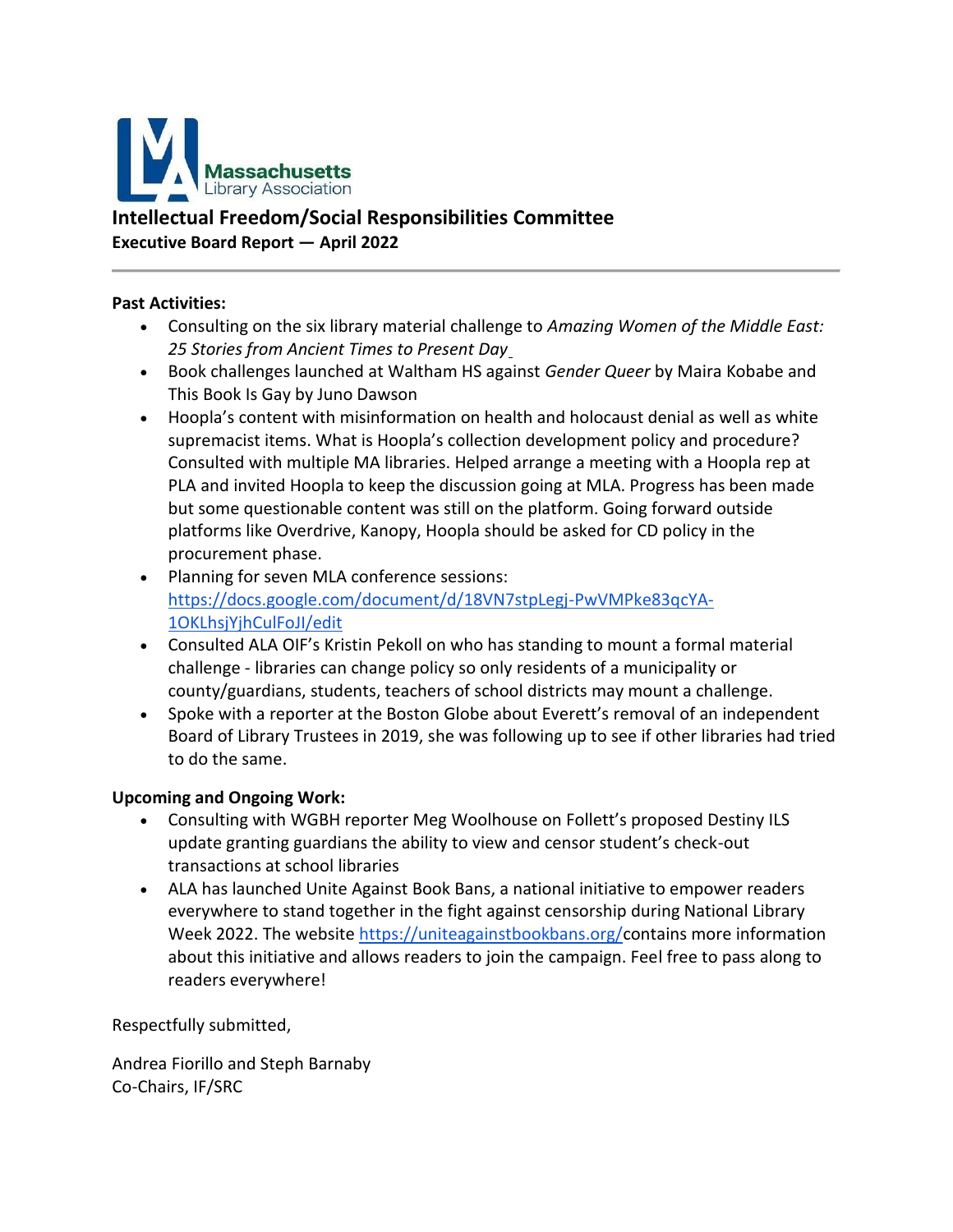

# **Leadership and Management Section Report to the Executive Board, April 2022**

On Thursday Mar 17, 2022 the Leadership and Management Section of the MLA held a virtual meeting. Terry McQuown of MLS and Doug Nathan of Doug Nathan Consulting were featured speakers, and led a discussion on professional development around leadership. Workplace culture, cultural conflict, and coaching mindsets were cited, as well as the most current issues in coaching: stress management/wellness and accountability.

A discussion about mental health followed, as well as discussion surrounding the experiences of people in new management roles.

The group solicited a theme for the MLA Conference basket, and the need for LAMS volunteers in the coming year. LAMS will not hold a membership meeting in May as it will be too close to the conference, however a potential topic for a future session is combating silos within libraries.

Respectfully submitted,

Tracey Graham LAMS Secretary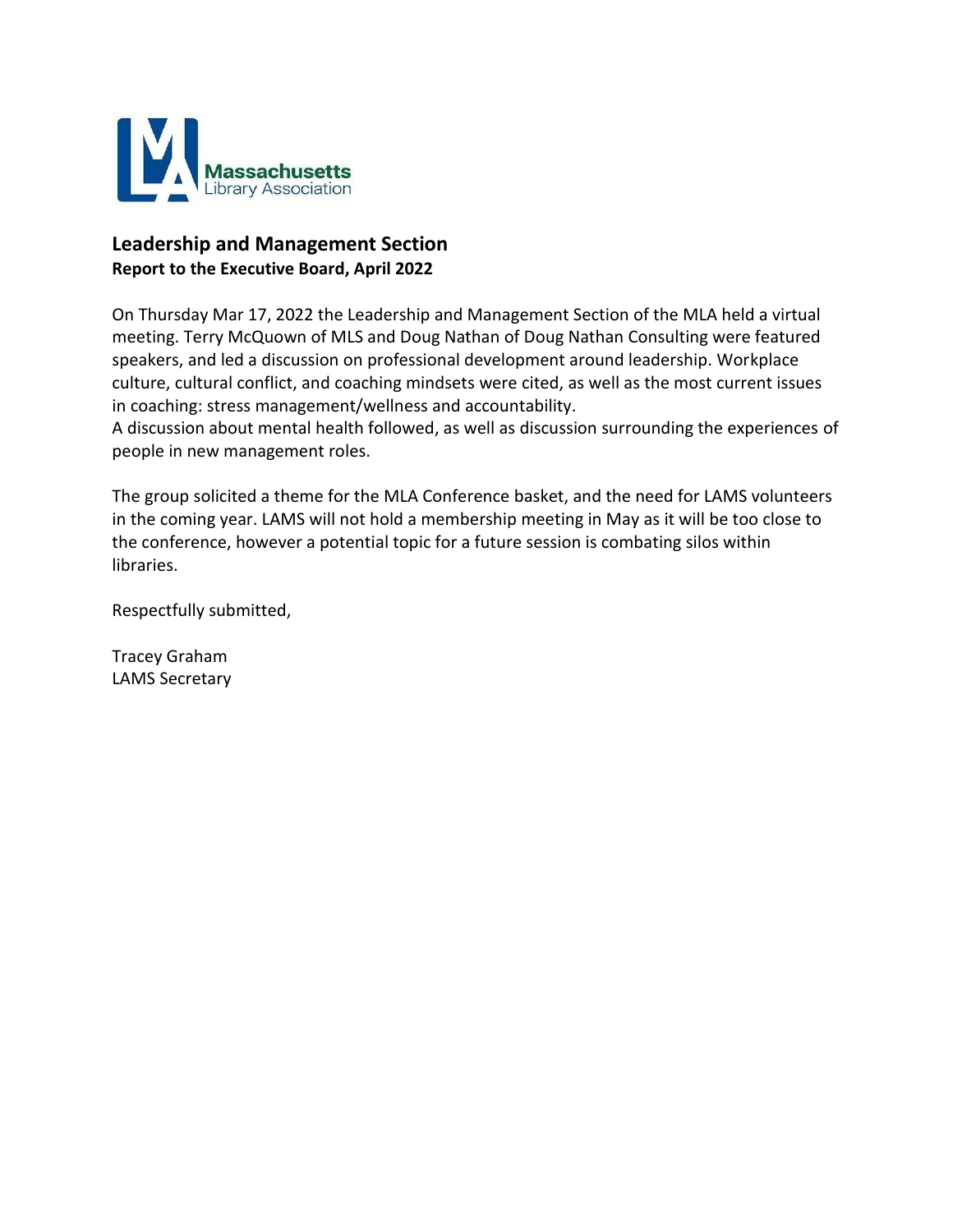

# **MLA Legislative Committee Report April 2022**

Legislative Committee held its most recent meeting on March 17, 2022. We had many members in attendance, representing most parts of the state, as well as several different key partner organizations. The group has been meeting at least monthly, with some subcommittee meetings working in between.

We met again on March 31, 2022 to prepare for our Virtual Legislative Day events.

The Legislative Committee has remained focused on the following issues:

- **Legislative Day** April  $5<sup>th</sup>$ , April  $6<sup>th</sup>$  & April  $7<sup>th</sup>$ 
	- We are wrapping up plans for the events. There will be four different sessions representing Western, Central, Boston/South, and Boston/North. There will be speakers from the different regions, as well as from MLA, MSLA, and the MBLC. We will highlight legislators for each region. We currently have over 200 people registered.
- **House 4120 (eBook Bill)** Several members of LegCom have been involved in the discussion of H.4120. Jennifer Harris led several meetings of a stakeholders group, and worked with a smaller group within this to create a memo and recommended amendment language to share with Rep. Balser. This group met again on March 31, 2022 to address finishing touches to the amendments. The bill is still in committee and will be reported out by June  $1<sub>*</sub>$ . Rep. Balser has communicated with the Attorney General's Office for their feedback as well. New bills continue to be introduced in new states.
- **FY23 State Budget** The Governor's budget was just released. It was is a disappointing budget for libraries. We will be working with MBLC and others as we begin to reach out to the House and Senate about increasing funding for a number of MBLC lines.
- **Legislative Breakfasts** The committee is working with libraries and networks that will be hosting events this year. There have been several successful events including The Berkshires Breakfast, Northampton Library in-person event, Worcester Public Library inperson event, CLAMS and SAILS both hosted Virtual events, and MVLC met at Littleton Public Library in-person. Every event was well attended, either virtually, hybrid or inperson.
- **MLA Annual Conference** We believe that the Conference is an important opportunity to provide strong advocacy programming. New Library Directors are always coming on board and will need training. John Chrastka from EveryLibrary will be keynoting one of the days with an 'Advocacy: Part Two' session.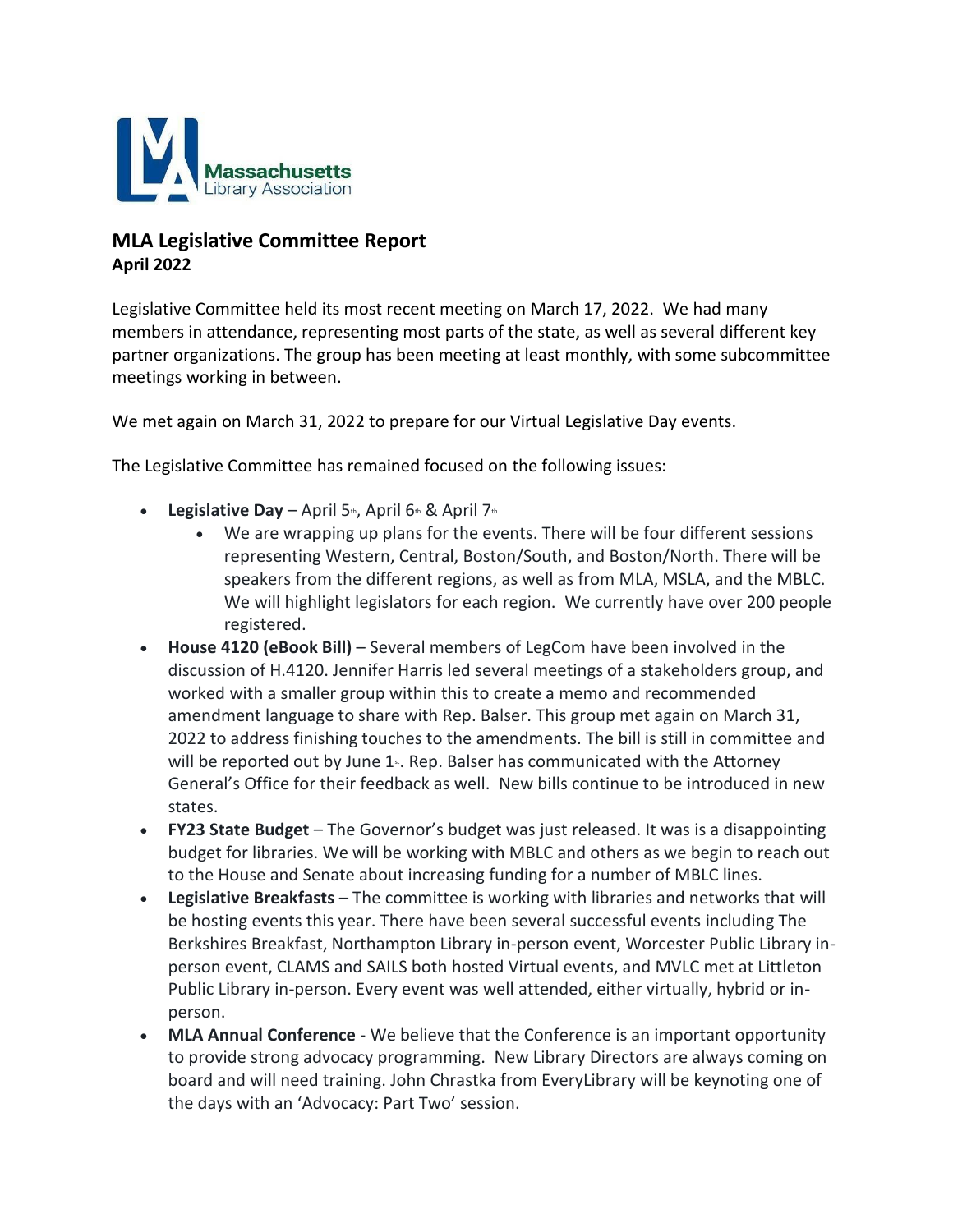• **EveryLibrary partnership** – We continue to work with EveryLibrary on local issues. A subcommittee has been working on addressing other Mass. Legislation that affects libraries in the Commonwealth. We are working with the bill sponsors about how MLA can advocate for the individual bills.

Also, LegComm continues to benefit from working with members of MBLC, MLS, MSLA, WMLA, and CMLA, who regularly attend our meetings.

Next meeting: April 21, 2022

Respectfully submitted, Co-Chair, Jennifer Harris, Plymouth Public Library, retired & Co-Chair, William Adamczyk, Milton Public Library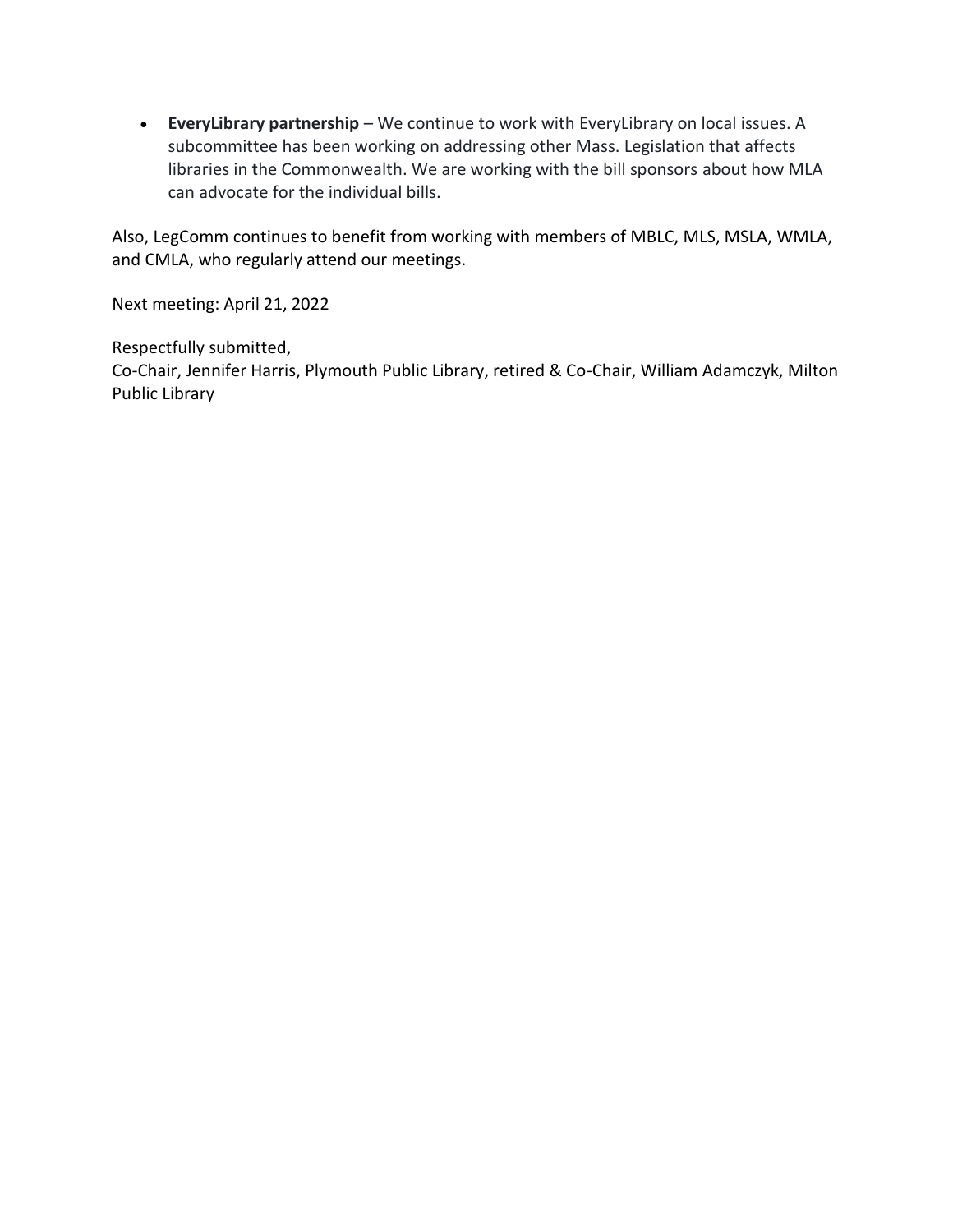

# **Personnel & Education Committee Report April 2022**

# **Special Salary Committee:**

### Overview:

The Special Salary Committee plans to work with an outside consultant to collect salary information for Librarians at all organizational levels across New England Libraries. This study is modelled after a [previous report](https://ctlibraryassociation.org/compbenchmarks) conducted by the Connecticut Library Association. Diversity statistics are not stored in compensation databases, so a diversity study could not be combined with this project. Types of Libraries included in the study will be public, academic, school, and special. The goal of this study is to provide benchmarking data for Library Directors and Trustees to use in negotiating higher salaries for employees across their organizations' hierarchal structures. This will also provide data points for individuals in salary negotiations. At a statewide (regional) level, this data will be used to provide minimum salary recommendations by region. The study will be funded by NELA. If the costs should exceed the NELA budget, state associations may be asked to contribute funding.

### First Meeting Held March 3:

The committee met with a consulting representative, which made it clear that preliminary work is necessary prior to selecting a consultant or moving forward with the project. New England must be grouped in regions based on agreed upon characteristics (ex. library size, economic factors, City/ Town population size, etc.). Additionally, the committee must determine universal definitions of the positions which data will be gathered on. Currently, position descriptions and definitions are not agreed upon across regions and states

### **Diversity, Equity, and Inclusion:**

### U.S. Bureau of Labor Statistics:<https://www.bls.gov/cps/cpsaat11.htm>

### Fact Highlights from 2021:

- Education, Training, and Library Occupations 73.7% female-identified, 81.5% white
- Librarians and Media Collections Specialists 79.9% female-identified, 86.7% white
- Library Technicians information not available (base is less than 50,000)
- Other educational Instruction and Library Workers 78.9% female-identified, 83.4% white
- Library Assistants, Clerical 84.2% female-identified, 87.5% white

### Two Layers: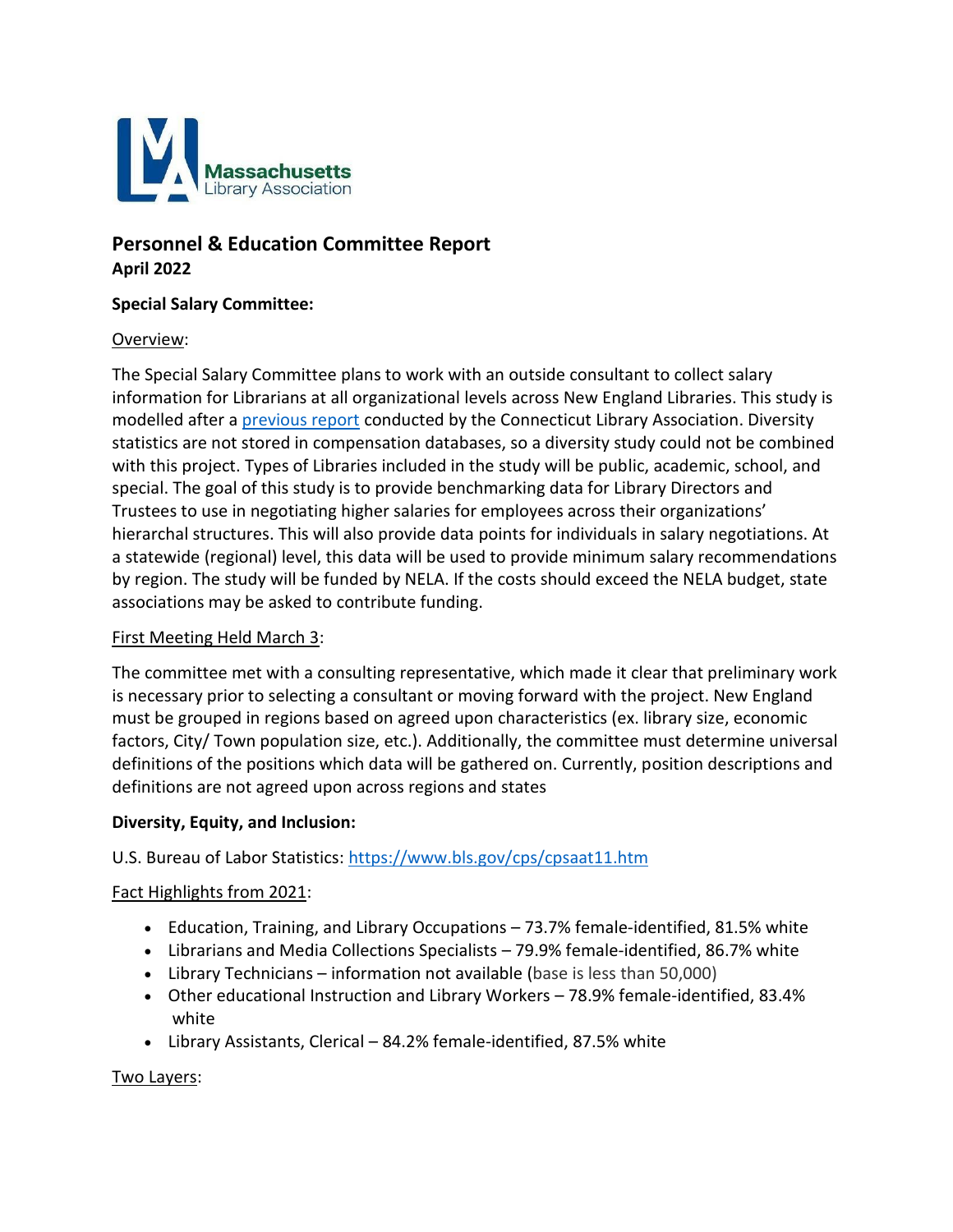- 1. Homogenous workforce = work to increase diversity throughout libraries across Massachusetts
- 2. Pay Gap = Female-identified dominated industry salaries lower on average than industries with equal or less education, experience, status?

# **Committee Goals – Work on Now:**

- Update Personnel & Education Committee webpage to reflect new direction and goals of committee
- Create a Hiring Resources webpage (MBLC & MLS can we please connect on this!)

# **Committee Goals – For the Future:**

- How to become a Librarian webpage
	- Degree programs
	- Testimonials from successful Librarians
	- Description & link to the paralibrian page
- DEI Resources webpage / Salary Recommendations by Region webpage

Respectfully Submitted,

Emelia Thibeault Personnel & Education Chair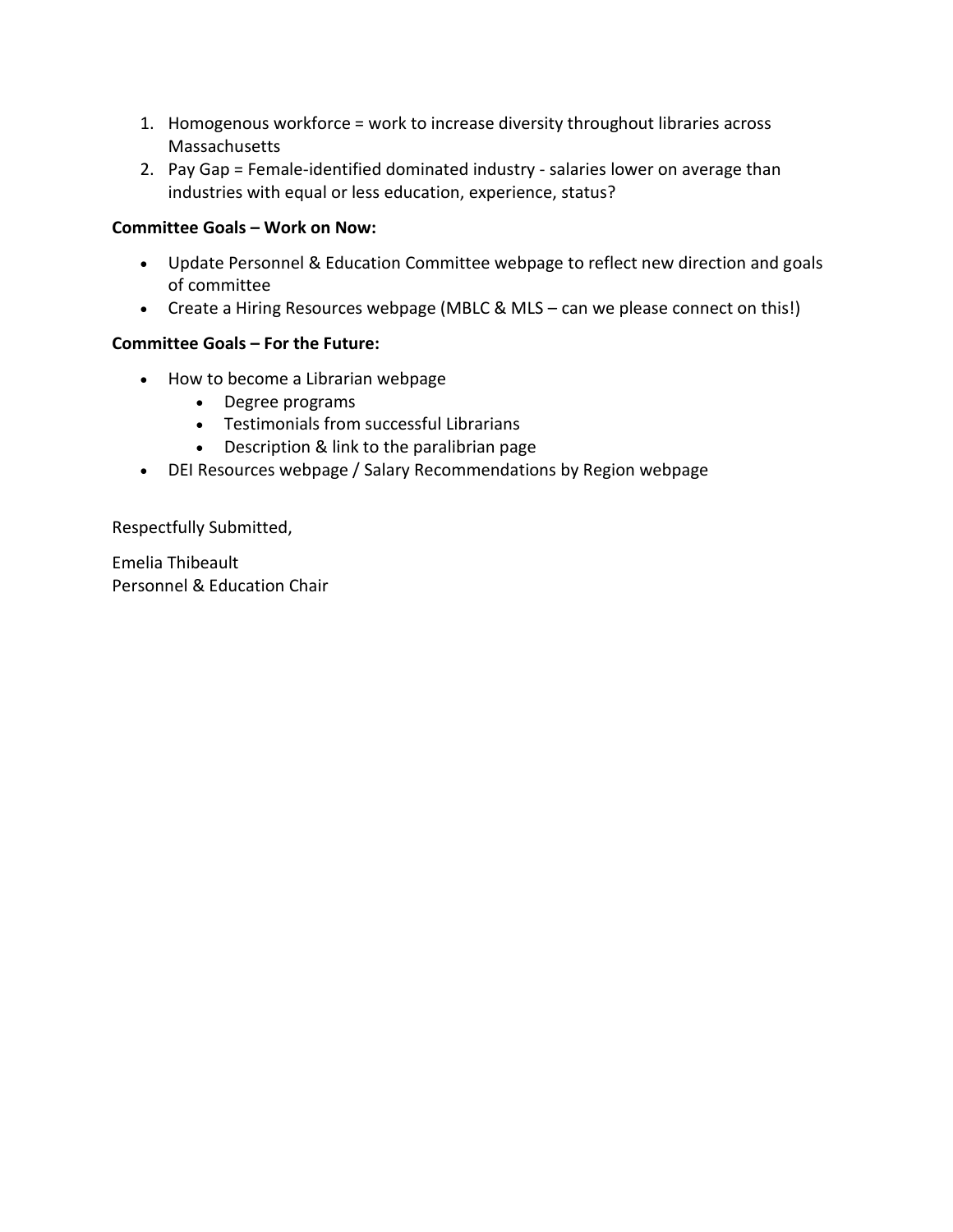

# **Program Planners Section Report April 2022**

- 1. We are collecting items for our conference basket, will remind members at our meeting next week
	- 2. We've decided to do a standalone conference Fall of 2023
		- a. It will be a performer's showcase for librarians programming for all ages b. It will include something related to DEI c. We're talking with the Shrewsbury Library to host it
- 3. We are still committed to finding a way to fund and create a performer's database. We hope that MLA will consider a new website solution on which the database could live.
	- 4. Mentoring
		- a. We will continue to push this aspect of our group. We have several people who have filled out the form to mentor/mentee but not enough to match people up yet
- 5. Our Student Liaison initiative is on hold as we are looking for a new Chair for that work a. But, we have had donations for students to join MLA in FY23, so we'll be working towards that
	- 6. Our programming subcommittees have been busy discussing best practices, connecting with each other and librarians across the state who serve their populations, and talking about their successful programming initiatives
		- 7. We are working on a social media plan. Robert Hayes has taken this on temporarily until we find someone permanently and he's spoken with Jocelyn Tavares on next steps
		- 8. Our next open meeting will be Tuesday April 19, 2022 at 10:00 AM.

Respectfully submitted: Meena Jain Chair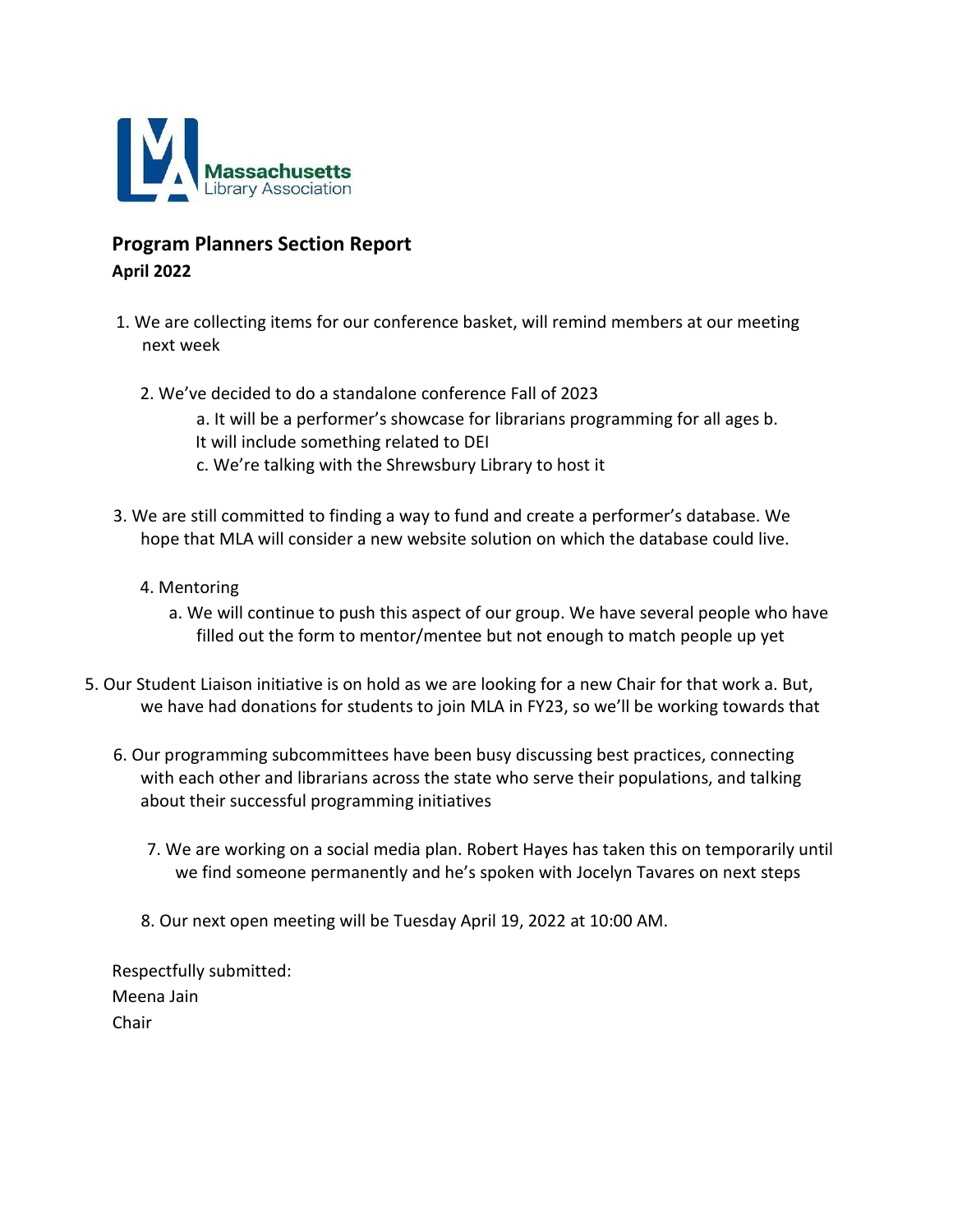

# **Public Relations Committee Report April 2022**

# **PR Committee Administrative Highlights**

### *Organization*

Former co-chair Andrea Puglisi and current member Desiree Zicko worked on updating transition materials, social media procedure and the beginning of a style guide to help future PR Committee members.

### **PR Committee Highlights**

A PR subcommittee met via Zoom on Monday, March 7 to discuss transition plans for the PR Committee and planning for the Wednesday, March 9 PR Committee meeting.

MLA PR Committee convened via Zoom on Wednesday, March 9 to discuss Social Media. Conference was the focus of social media planning efforts.

### *Conference Updates*

A Marketing Plan was created with Kristen Collins, Conference Manager. Sent calls to sections and committees for newsletter content for the Spring newsletter. This newsletter is a conference edition newsletter with sponsor highlights.

### *Social Media*

Worked with a few sections on creating their own social media presence.

### *Executive Board Opportunities*

Met with MLA President and Vice-President on succession planning for the PR Committee.

Respectfully Submitted,

[Jocelyn Tavares](mailto:JTavares@sailsinc.org) Public Relations Chair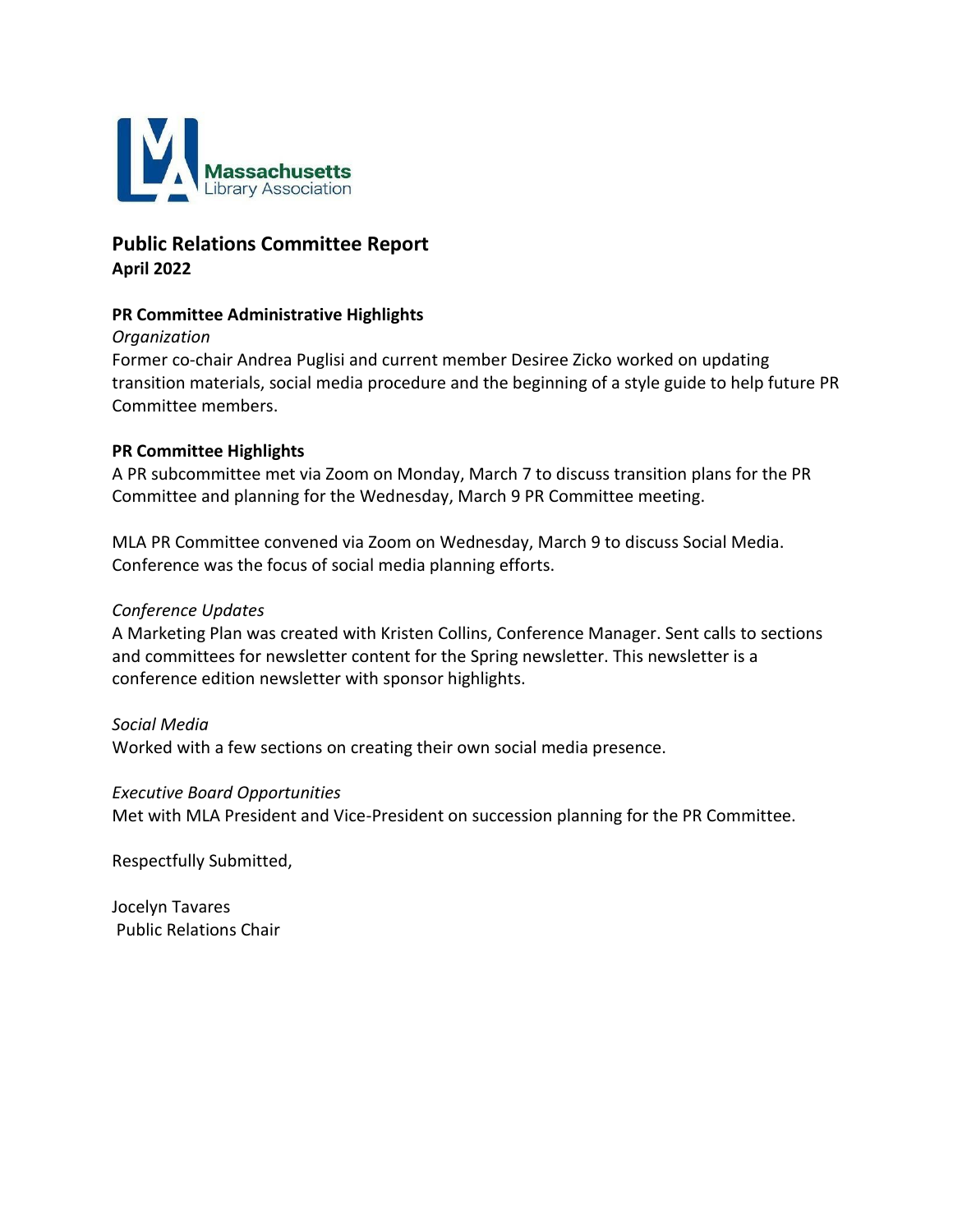

# **Readers' Advisory Section Report Executive Board Meeting April 2022**

The Readers' Advisory Section met on March 17, 2022 for a business meeting and a discussion of genre blends.

We are continuing to build our Google Group and web presence. Rebecca has uploaded the first batch of our genre discussions to the MLA Youtube page, and we will continue to make our content available to members who cannot attend our meetings.

Respectfully submitted,

Pam Aghababian and Anna Mickelsen co-chairs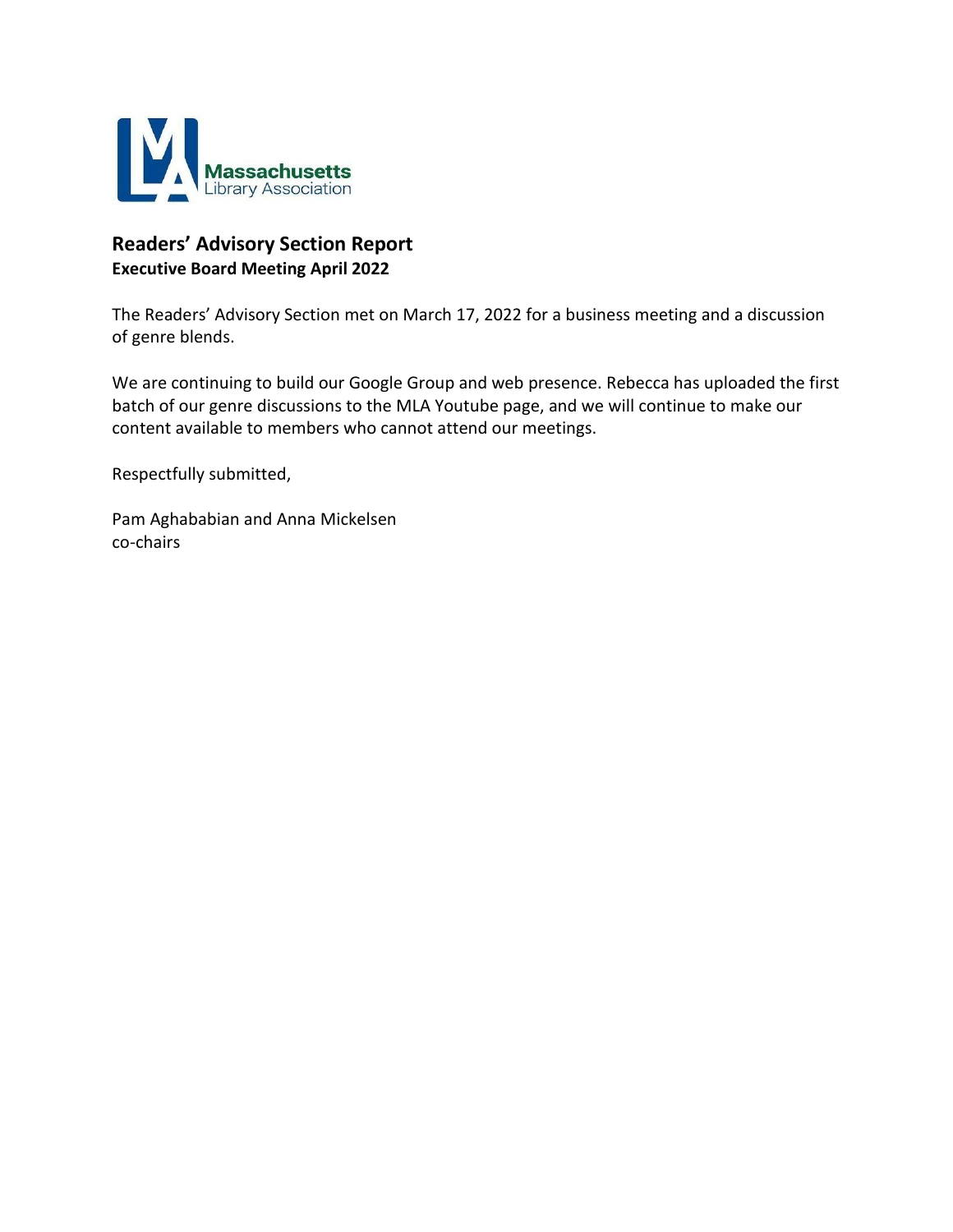

# **Youth Services Section Report April 2022**

The Youth Services section held its latest meeting on Zoom on February 17, 2022.

At this meeting we voted on and passed new YSS bylaws which included adding a Vice-Chair position back into the Executive Board.

We then held our first ever virtual Lunch & Learn on March 17, 2022. This month, we heard from Kayla Casiello from the Gale Free Library in Holden. She shared her popular Tea Time storytime, which started virtual and moved to in-person recently. Kayla also told us about her Teen Grab & Go clubs- several groups centered around different themes that started as a response to pandemic needs but has since continued because of demand. We had 25 attendees and shared the recording on our wiki page. We plan to continue these Lunch & Learns after conference is over.

YSS deleted all YSS specific social media pages on Twitter, Instagram and Facebook to follow the PR Policy put in place in 2021 by the MLA Executive Board. This was done on March 1, 2022.

Respectfully submitted,

Felicia O'Keefe Chair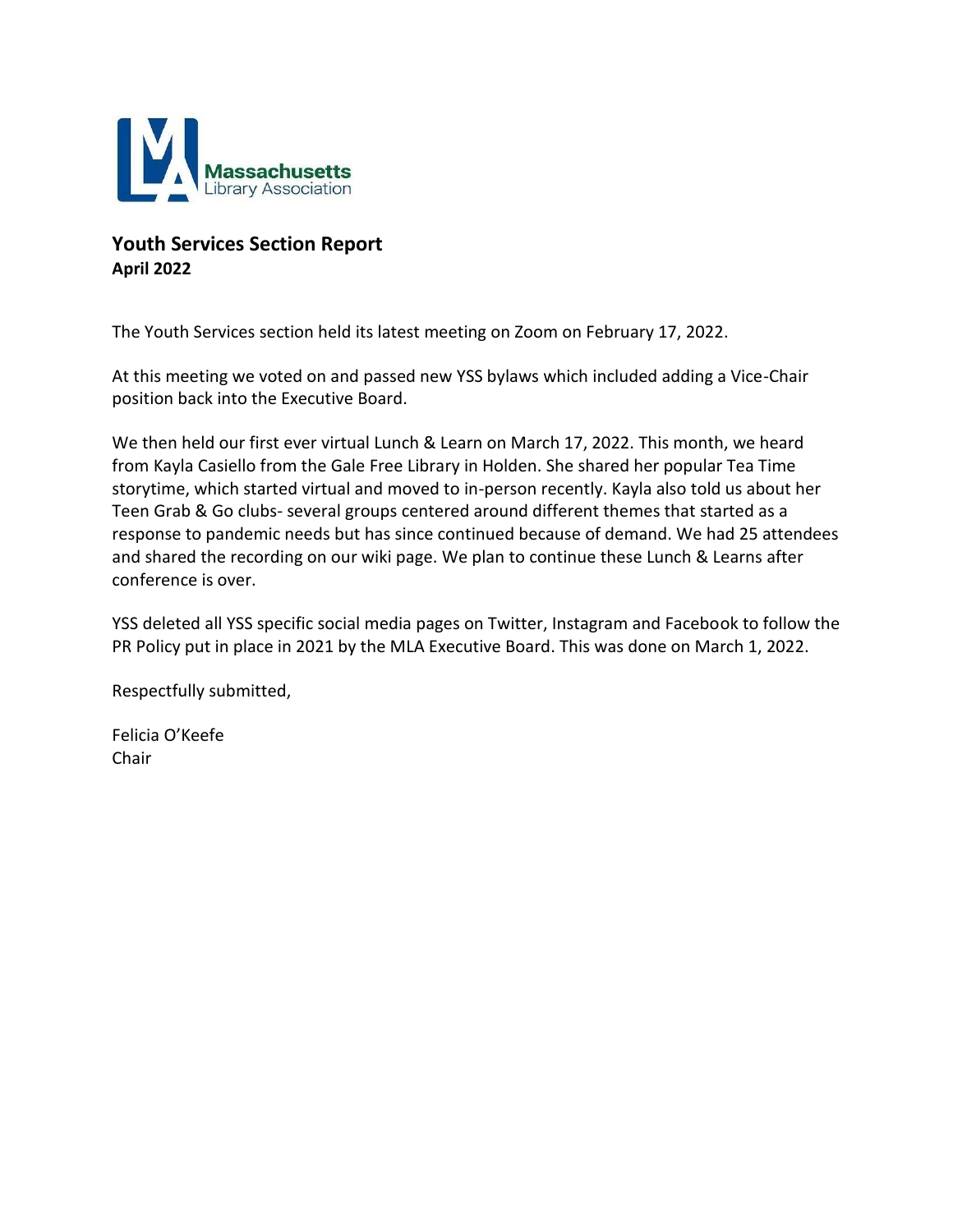# **MBLC Director's Report to MLA Executive Board April 2022**

**New Commissioner**: Governor Baker has appointed Jessica Vilas Novas to the Board. She replaces Commissioner Jan Resnick.

Commissioner Vilas Novas is the founder and principal at JVN Management Solutions, LLC. She was until recently the Director of the Lawrence Public Library. She is an active member of the Friends of the Lawrence Public Library and previously served on the Executive Board of the National Network of Libraries of Medicine, the State Advisory Council on Libraries and the MBLC's Public Relations Committee.

She is currently a Board Member at MASSCreative, an advisor for the Essex County Community Foundation's digital equity coalition, and former Board President of Elevated Thought, Inc. A community builder and advocate for the arts and literacy, she hosts a bi-weekly intergenerational writing program, The Common Sage, at a local coffee shop in downtown Lawrence.

Ms. Vilas Novas graduated with an M.Ed in Community Engagement from Merrimack College. She received her MLIS from Simmons College and has a Bachelor of Science from Northeastern University. She earned a Certificate in Social Impact Management from the Institute for Nonprofit Practice, in affiliation with Tufts University's Jonathan M. Tisch College of Civic Life. She recently joined the LEADS network after graduating from their executive leadership program, which is hosted by the Lawrence Partnership and supported by the Harvard Business School through visiting lecturers.

MLA and MSLA held four virtual **Library Legislative Day** events for different regions of the Commonwealth on April 5-7 (during National Library Week). Members of the legislature's Library Caucus spoke at each session. I gave the legislative agenda briefings and Commissioner Cluggish issued a call to action at the end of each session.

While we were told we would most likely hear from the Executive Office of Administration and Finance (A&F) by now as to whether they would be raising the **annual cap for the MPLCP** from \$20 to \$25 million for FY2023, they recently indicated that they are still reviewing the entire FY2023 Capital Investment Plan.

**LSTA Grant update:** Final drafts for the FY2023 Direct grant program were received on April 5, 2022. Overall, we have seen fewer applications than in previous years. Possible explanations for this include reduced in-person services due to COVID, libraries experiencing lower levels of staffing, and the unprecedented number of new public library directors across the state. Applications will be distributed to State Advisory Council on Libraries (SACL) review teams during April in preparation for the LSTA Direct Grant application review meeting on May 5, 2022. We are planning to hold this meeting at the MBLC office with remote access for SACL members who are unable to attend in person.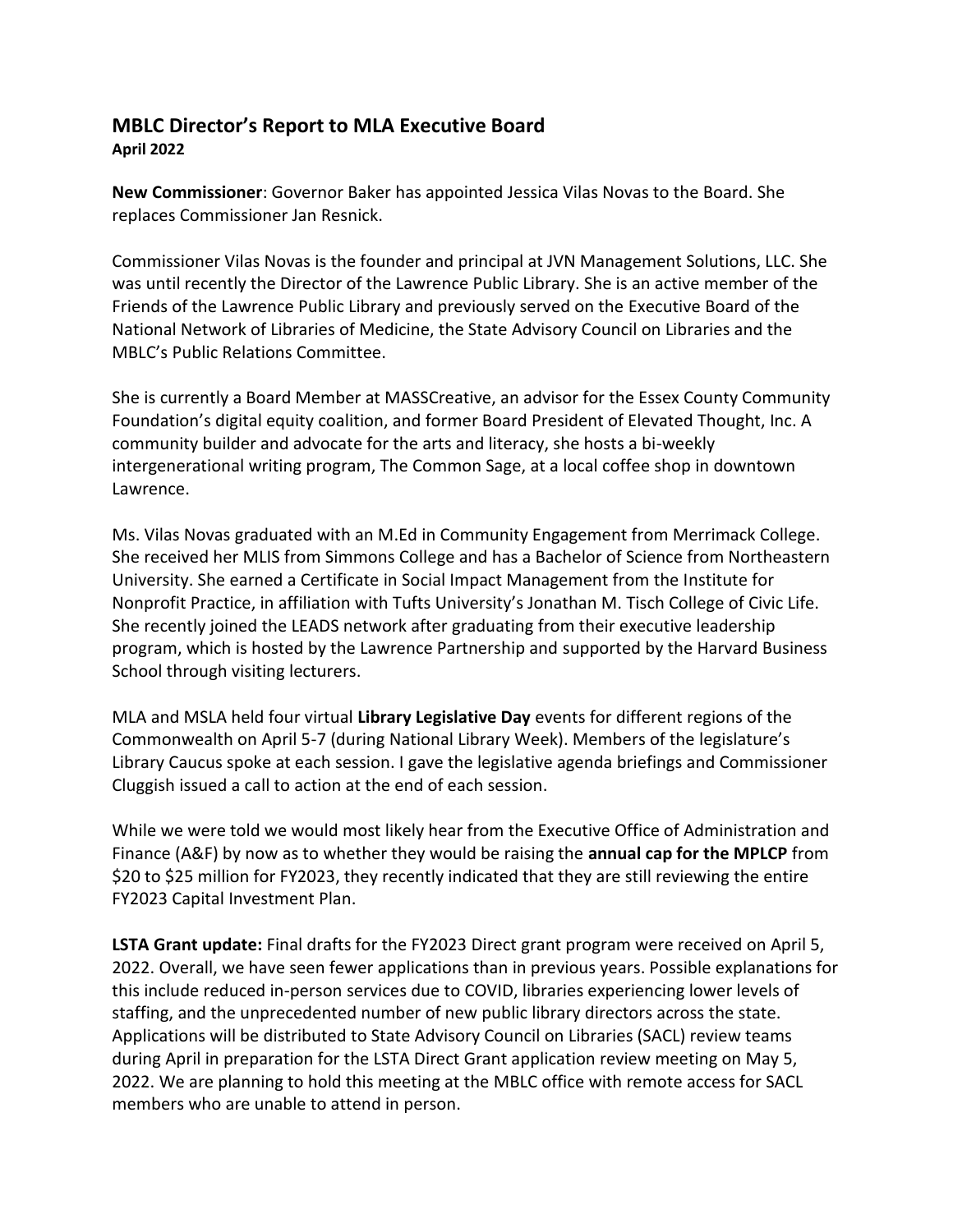**LSTA Five-Year Plan Update:** We are working with QualityMetrics, LLC (the consultants who worked on the evaluation of our current plan) to prepare our new LSTA Five-Year Plan 2023- 2027, due June 30. We held our kickoff meeting on April 1. We will be seeking additional feedback from MBLC stakeholders and staff during the planning process.

**Database Procurement Update:** The database procurement process enters its final stages in April as budget decisions are being finalized and databases are being selected. The procurement process has been a year-long effort starting with database feedback sessions in the Spring of 2021. The process has also involved the work of a procurement team made up of staff from the MBLC and MLS and a statewide evaluation team made up of librarians from all types of libraries. This multi-phased project required a high level of coordination between the MBLC Business Office, vendors and a statewide volunteer review board. The procurement process could not have happened without the strong leadership of Kate Butler from the MBLC and Tressa Santillo from MLS.

**"Welcoming Patrons who are Deaf and Hard of Hearing to the Library" sessions:** On March  $29<sup>th</sup>$  and 30<sup>th</sup> Shelley Quezada and Rob Favini hosted Jonathan O'Dell, Assistive Technology and Training Specialist for the Massachusetts Commission for the Deaf and Hard of Hearing (MCDHH) for two training session for library staff that focused on how to engage with deaf, hard of hearing and late-deafened individuals. The two sessions drew a combined attendance of 146.

Attendees learned how to offer appropriate auxiliary aids such as audio induction loops, FM systems and personal amplifiers, and gained an understanding about how to connect with American Sign Language (ASL) interpreters, Certified Deaf Interpreters and Communication Access Realtime Captioners (CART) Services. The sessions featured the services of CART providers to give librarians the experience of seeing this service in action.

Maura Deedy continued programming to **library friends and trustees** with the following programs:

3/1: Friends Sharing with Friends Coffee Hour. 20 attendees.

# 3/16: Trustee Deep Dives: Library Foundations

This timely and very well attended session featured guest speaker Heather Calvin, Senior Consultant at Keen Independent Research, LLC who shared research focusing on local library foundations. Heather also sits on the Board of the Arlington Libraries. 57 attendees

3/29: Trustee Deep Dives: Collection Development and Intellectual Freedom. Maura presented and led a discussion on policy considerations pertaining to collection development and intellectual freedom. 59 attendees

# **Upcoming Programs in April**

4/12, 6:00pm: Maura Deedy will host the April Friends Sharing with Friends session. For more information and registration: <https://mblc.libcal.com/event/8900570>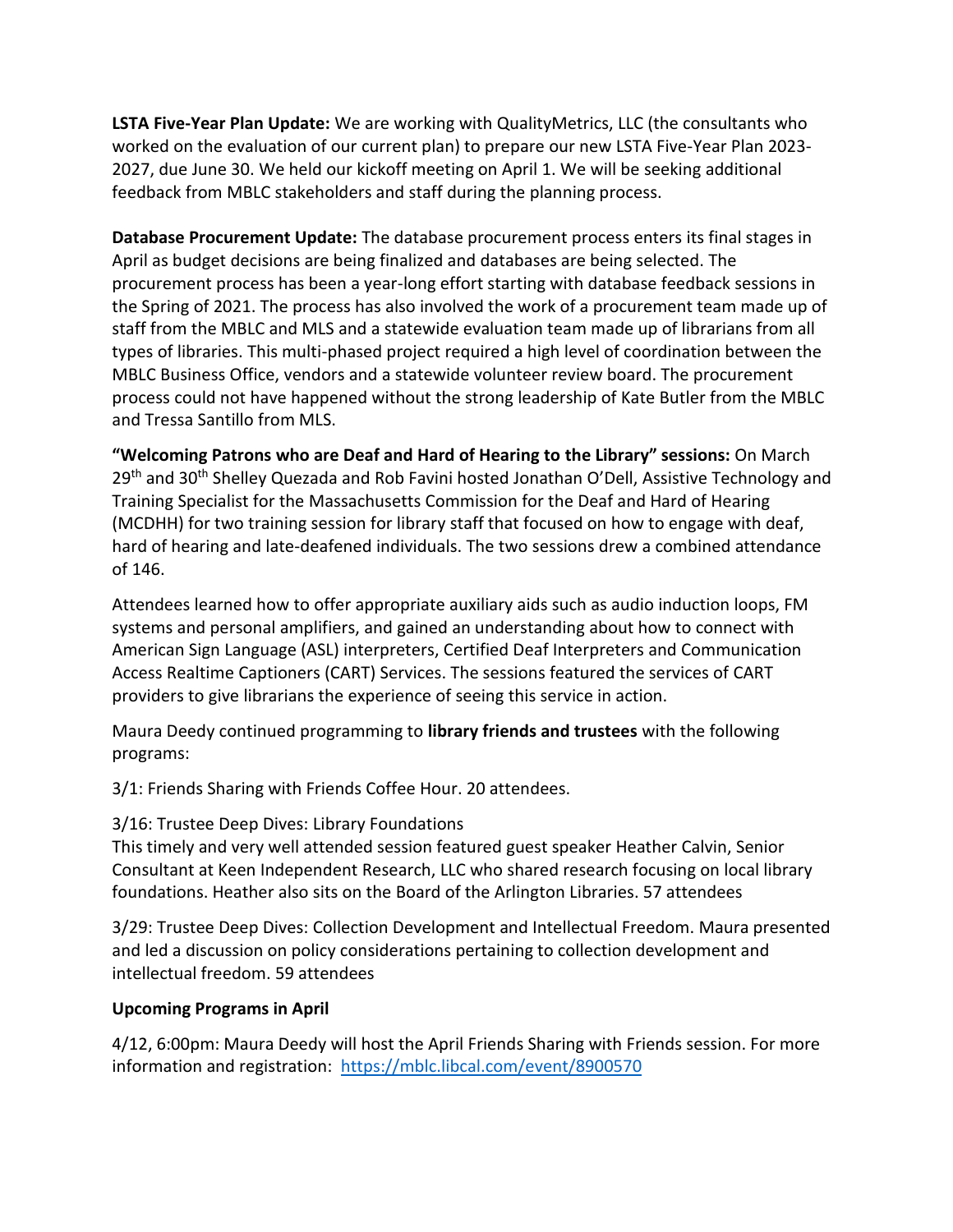4/26, 10:00am: Maura Deedy will host the first **Library Foundation Forum** open to all interested in or working with a library foundation. This can include board members, foundation directors and staff, library trustees and/or directors, amongst others. The purpose of the Library Foundation Forum is to build connections with others across the commonwealth, share success stories, ask questions and learn best practices. These informal sessions will be held every other month. For more information and registration:<https://mblc.libcal.com/event/9009062>

4/27, 10:00am Maura Deedy will host **Trustee Deep Dives: Hiring a New Library Director**. This timely session will draw on the work of the advisory committee that has been updating the MBLC Hiring a Director Guide. For more information and registration: <https://mblc.libcal.com/event/8901186>

4/28 2:00pm **Helping to Bridge the Digital Divide Via the Affordable Connectivity Program:** 

**What Is It and How Can Libraries Help**? Paul Kissman invites the library community to attend this session on federal funding available to libraries. The Affordable Connectivity Program (ACP) is a Federal Communications Commission benefit program that helps ensure that households can afford the broadband they need for work, school, healthcare and more. Part of the Infrastructure Investment and Jobs Act (IIJA), it replaces the Emergency Broadband Benefit program. Learn directly from FCC staff about how the ACP can help users obtain and afford lowcost Internet from home, how libraries can raise public awareness about this important benefit and possibly even help with the application process. For more information and registration: <https://mblc.libcal.com/event/9040073>

Evan Knight led the promotion and outreach for the Mass Emergency Management Agency's (MEMA) "Cultural Heritage Facilities Survey"

[\(https://survey123.arcgis.com/share/ec969cc149a14bcb90569a8f638bbcb1\)](https://survey123.arcgis.com/share/ec969cc149a14bcb90569a8f638bbcb1). The survey seeks to identify cultural heritage facilities across the Commonwealth. To date over 60 institutions have already created a listing in this "participatory" database, 21 of which are public libraries The map of participating institutions is available

here: [https://memamaps.maps.arcgis.com/apps/webappviewer/index.html?id=0087ad029abc](https://memamaps.maps.arcgis.com/apps/webappviewer/index.html?id=0087ad029abc4ce296a6838e875d40ac) [4ce296a6838e875d40ac\)](https://memamaps.maps.arcgis.com/apps/webappviewer/index.html?id=0087ad029abc4ce296a6838e875d40ac).

**Environmental Monitoring Program Update**: In a survey of the first cohort of librarians going through this new self-directed environmental monitoring program, which started just this year, the following outcomes have been recorded:

- 74% responded Yes to: "Have you learned better methods and standards for environmental monitoring?"
- 68% responded Yes to: "Have you transformed the way you approach or practice environmental monitoring?"
- 37% responded Yes to: "Are you employing new preservation skills as a result of this project?"

The **Communications Team** is working on several initiatives that align with one of the primary goals of the three-year plan: to engage new and diverse users. The team re-started our partnership with the **Office of Economic Empowerment.** The MBLC and OEE share the same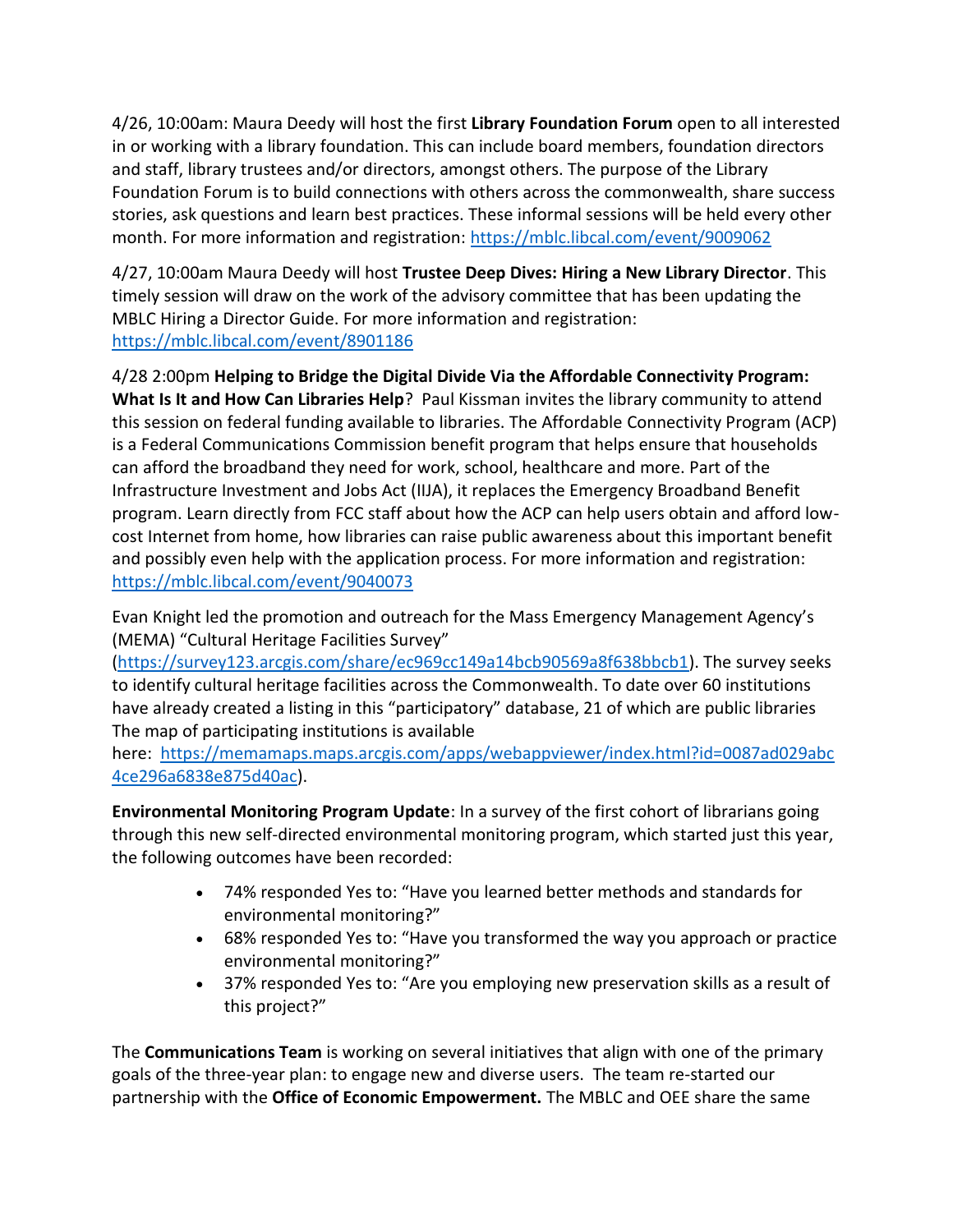interest in reaching underrepresented groups. The team worked with OEE to create a bookmark series on different topics of financial interest which libraries will be able to order. At the last PR Committee meeting, several members mentioned that teens were some of the most frequent borrowers of financial literacy books so the team is working with OEE to set up a virtual financial workshop for teens. Virtual workshops are also planned for librarians to get information on OEE programs like Baby Steps and first time homebuying. Overall, our goal with OEE is to feature a different economic topic each month that will appeal to a variety of ages and levels of financial literacy.

**Summer reading** is again affected by uncertainty of whether libraries will be able to offer indoor programming. MBLC staff are working with the Bruins to try to do visits in ice rinks where kids could learn to skate. There would be no application process and we're focusing on city locations. Perhaps in Springfield, Worcester, and New Bedford. In other areas we may offer Blades visits.

We're also moving away from using attendance as a measure of summer success. While the numbers are important, they don't tell the whole story. We're creating a new summer social media campaign and website where people can upload their summer success stories—making it easy to share with legislators and funders.

We're also making an effort to continue our partnership with the women's NHL team PRIDE. Pride management changed last year, which means we're starting from square one, but we think it's important to feature professional women athletes.

We're in the last push to get out the **hotspot** materials in languages other than English. We typically offer 4 languages besides English: Haitian Creole, Spanish, Portuguese, and Chinese. But this time, we asked libraries to tell us what languages they needed for their communities. We've translated materials into 11 languages: Bengali, Italian, Khmer, Hindi, Haitian Creole, Russian, Chinese, French, Arabic, Portuguese, Spanish.

The team also worked with Dr. Sonya Grier from American University to create a three-part series**: Inclusive Marketing for Equity in Library Services**. Members of the PR Committee attend along with directors and marketing librarians from several libraries. Our goal is to learn new ways to reach underrepresented audiences. We had our first session on April 1.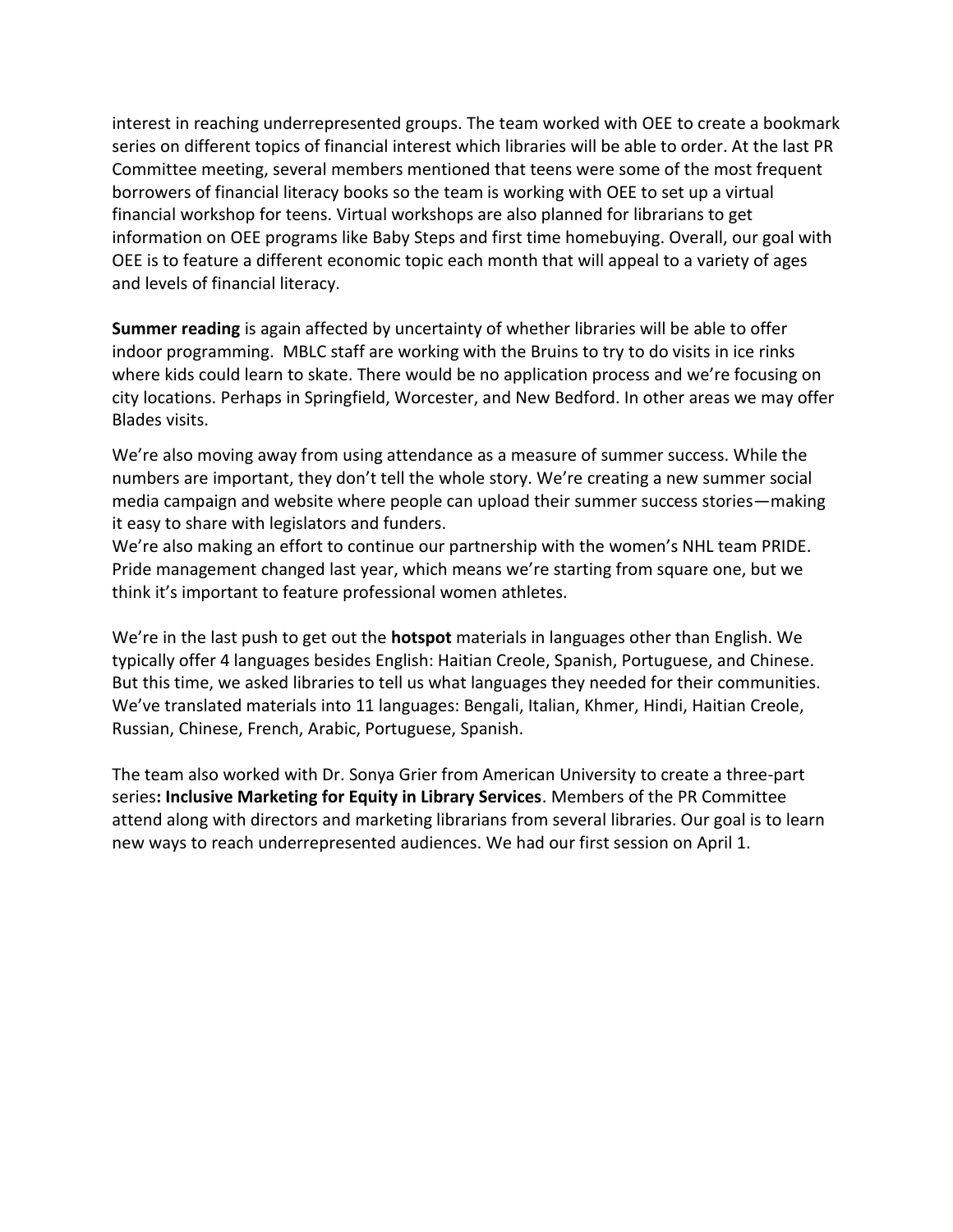# **Massachusetts Library System Report April 2022**

Check the link for the full report:

[https://guides.masslibsystem.org/ld.php?content\\_id=65976315](https://guides.masslibsystem.org/ld.php?content_id=65976315)